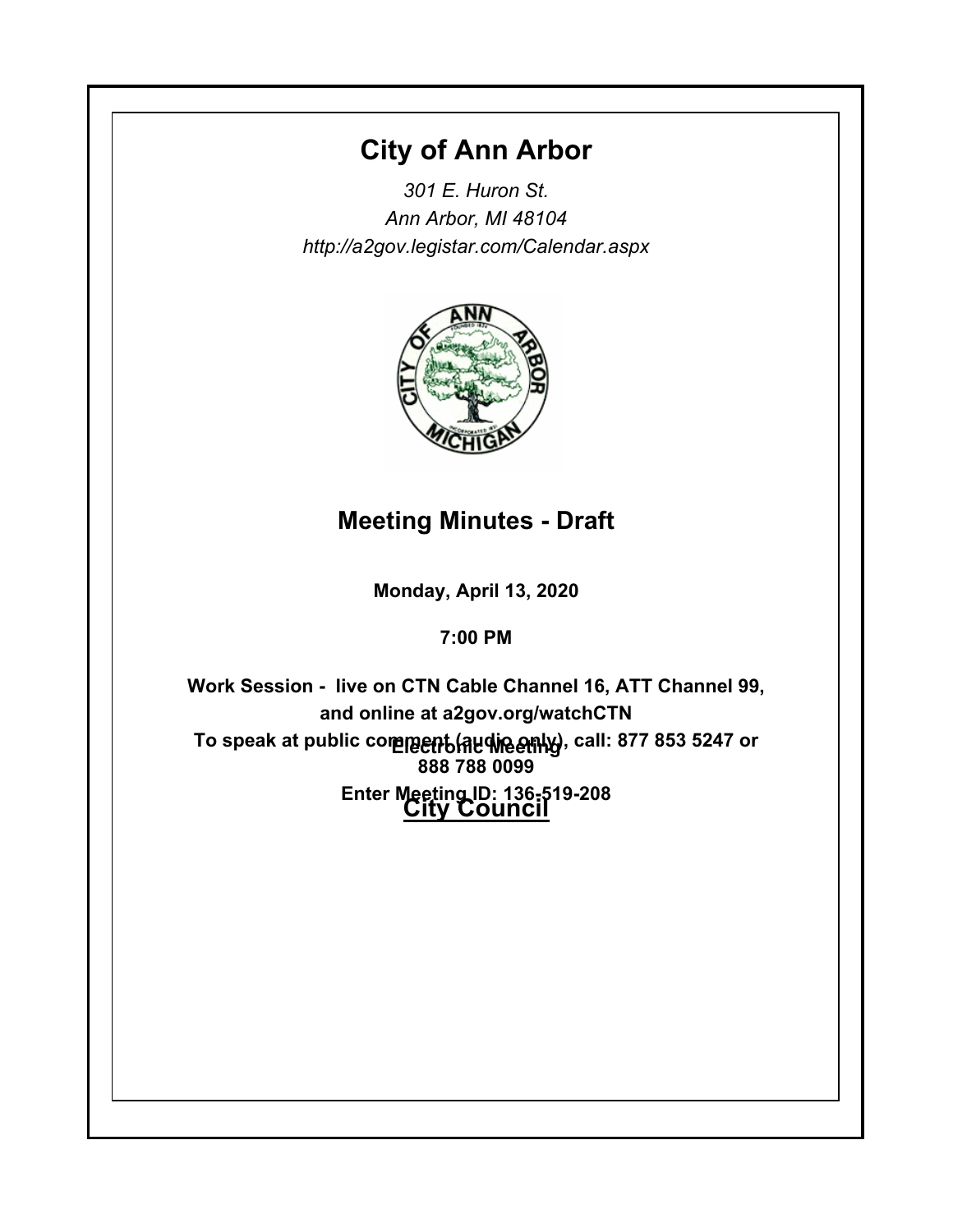**Council meets in Caucus at 7:00 p.m. on the Sunday prior to each Regular Session.**

#### **CALL TO ORDER**

*Mayor Christopher Taylor called the electronic Work Session of the Ann Arbor City Council to order at 7:00 p.m. in accordance with Governor Gretchen Whitmer's Executive Order 2020-15.*

## **WS WORK SESSION**

- Councilmember Jane Lumm, Councilmember Jack Eaton, Mayor Christopher Taylor, Councilmember Julie Grand, Councilmember Chip Smith, Councilmember Anne Bannister, Councilmember Jeff Hayner, Councilmember Kathy Griswold, Councilmember Elizabeth Nelson and Councilmember Ali Ramlawi **Present:** 10 -
- **Absent:** 1 Councilmember Zachary Ackerman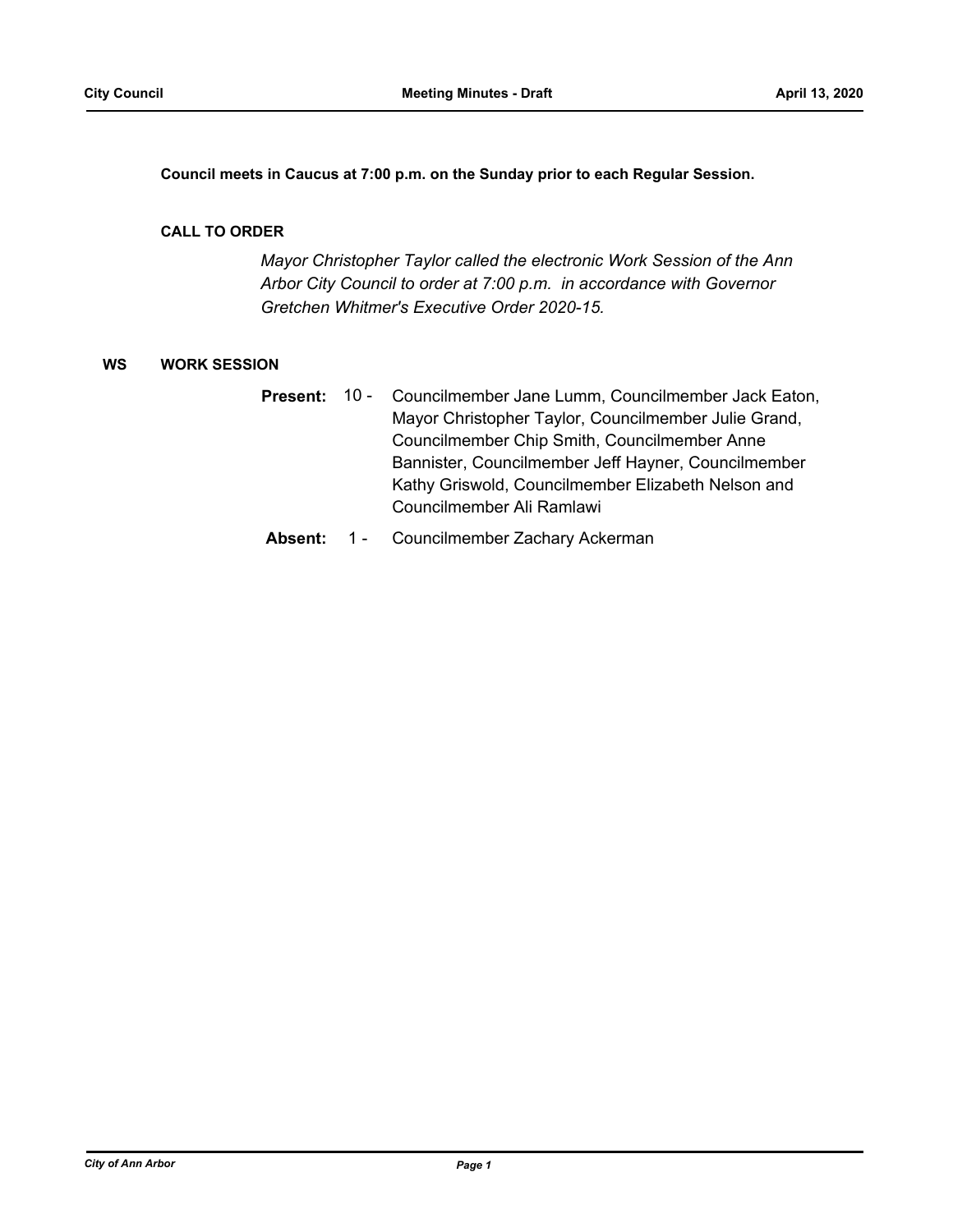## **WS-1 [20-0518](http://a2gov.legistar.com/gateway.aspx?M=L&ID=24548)** A2 Zero Carbon Neutrality Plan - April 13, 2020

*Sustainability and Innovations Manager Missy Stults presented the A2 Zero Carbon Neutrality Plan and the proposed fiscal impacts of the plan to City Council. Members of her staff were present to participate in the discussion.*

*Councilmember Lumm requested details regarding the University of Michigan's upcoming Carbon Neutrality Plan.* 

*Councilmember Nelson requested details on the level of fundraising the Sustainability and Innovations Department has secured this year. She also asked for clarification on the number of individuals who commute into the City and if we have surveyed the number who might want to live in the City, if possible. Councilmember Nelson also asked about the concept of loan loss reserves. She also asked about the need for additional funding for resiliency hubs.* 

*Councilmember Ramlawi asked if the plan could be implemented in a piecemeal system and if the current infrastructure could handle electrification.*

*Councilmember Hayner asked about the possibility of creating a climate crisis overlay district. He also asked about the possibility of the City providing tax incentives for residents to make sustainability improvements.* 

*Councilmember Lumm asked about the possibility of an AAATA millage and a partnership for funding.*

**Received and Filed**

#### **PUBLIC COMMENT - GENERAL (3 MINUTES EACH)**

*None.*

#### **ADJOURNMENT**

**A motion was made by Councilmember Hayner, seconded by Councilmember Bannister, that the Work Session adjourn. On a voice vote, the Mayor declared the motion carried and the Work Session adjourned at 8:44 p.m.**